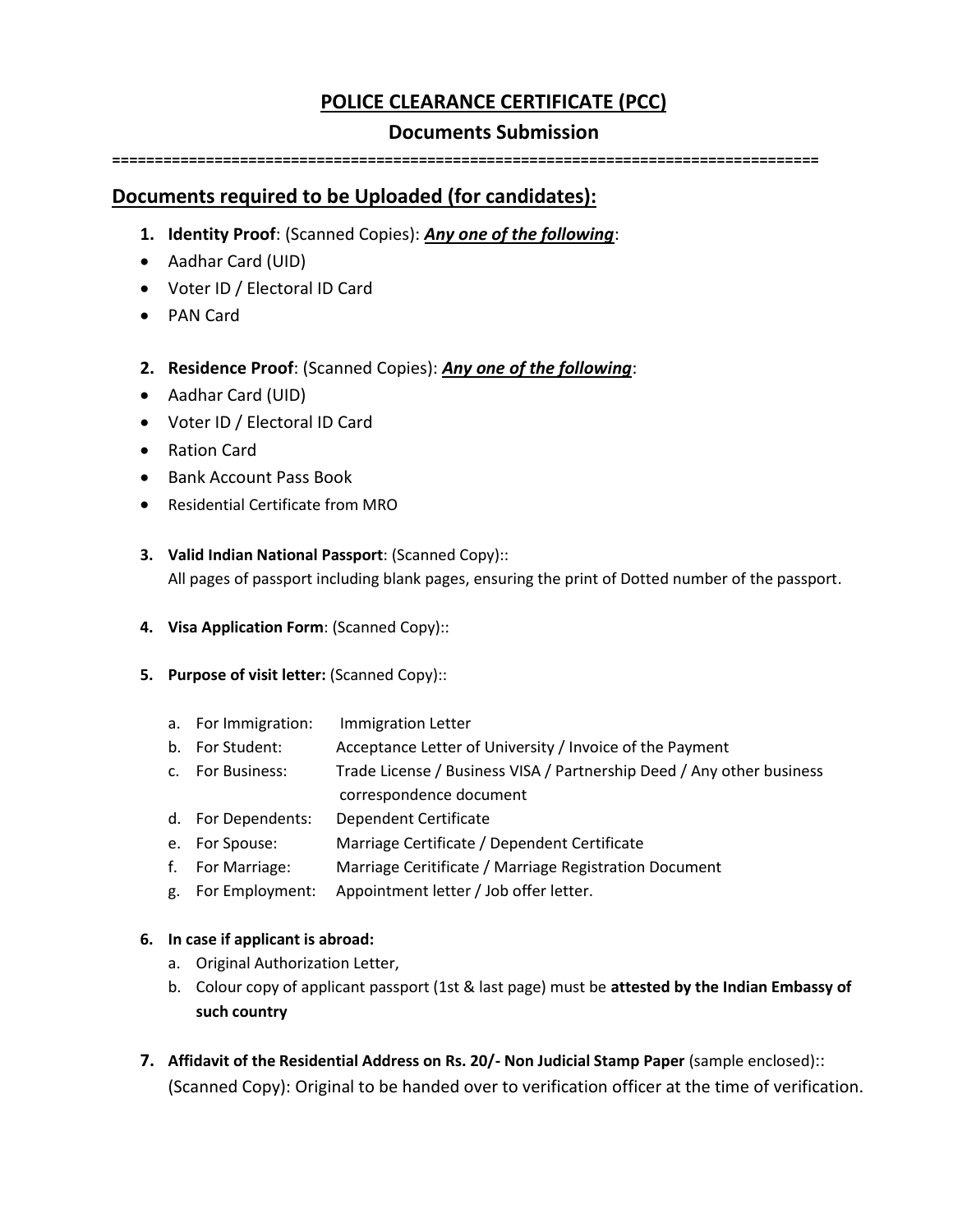**Sample:**

#### **AFFIDAVIT**

I, \_\_\_\_\_\_\_\_\_\_\_S/o\_\_\_\_\_\_\_\_\_ aged about \_\_\_\_\_\_\_\_years R/o \_\_\_\_\_\_\_\_\_\_\_\_\_\_\_\_\_\_\_\_\_\_\_\_\_\_\_\_\_\_\_\_\_\_\_\_\_\_\_\_\_\_\_\_\_\_ do hereby solemnly and sincerely affirm and state

on oath as follows.

- 1. I am the deponent herein as such well acquainted with the fact of this affidavit
- 2. That is am residing at above mentioned address ie., \_\_\_\_\_\_\_\_\_\_\_\_\_ since \_\_\_\_\_\_\_\_\_\_\_\_ years
- 3. Hence, I declare that the above mentioned is my permanent address and I and submitting this affidavit as Address Proof.
- 4. The above furnished information is true and correct to the best of my knowledge and belief. Nothing is concealed and misrepresented

Hence, this Affidavit

DEPONENT

Sworn and signed before me on this the

\_\_\_\_\_\_\_\_\_\_\_\_\_\_\_\_day of \_\_\_\_\_\_\_\_\_\_

 $At$   $\qquad \qquad$ 

ATTESTED BY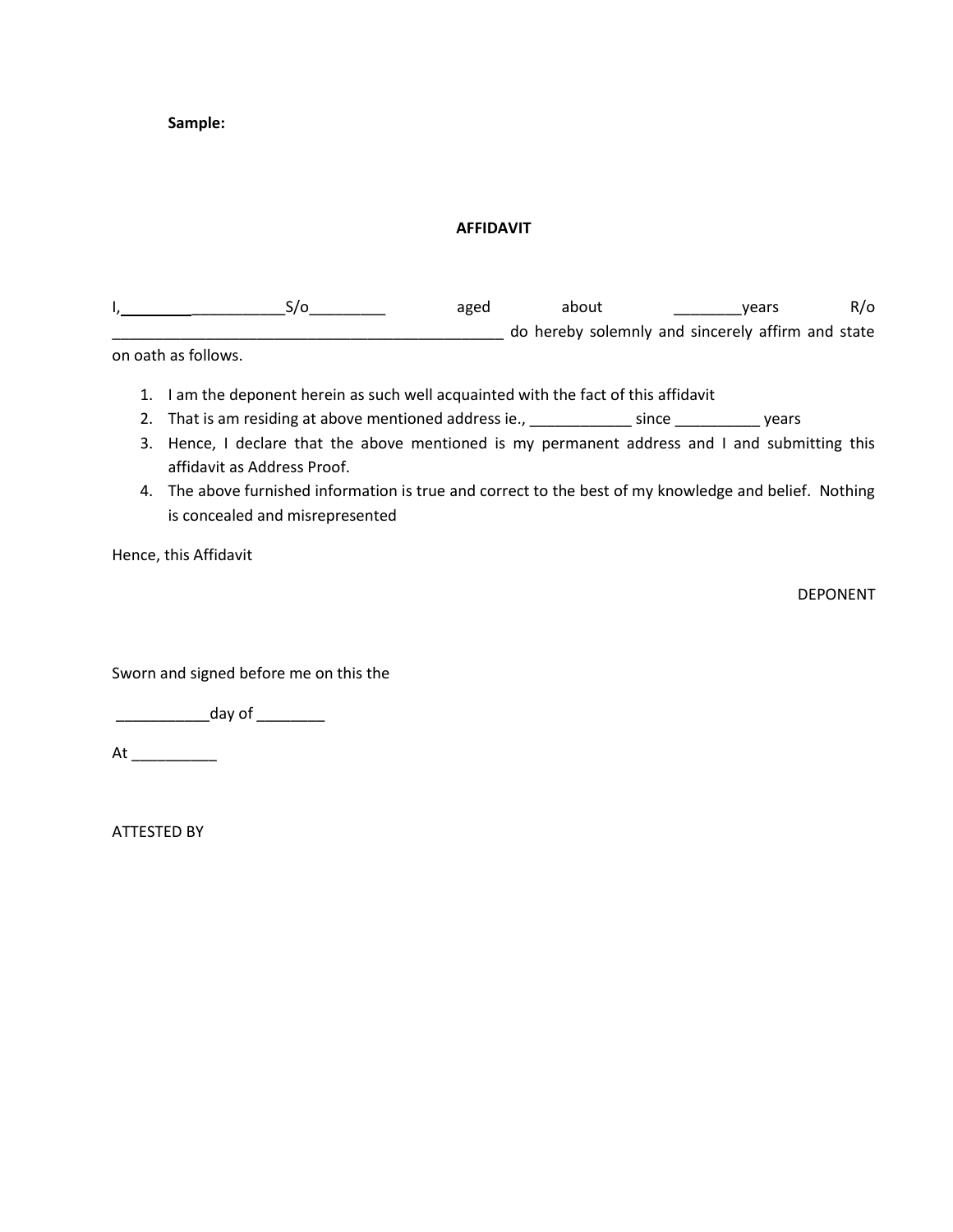**8. Affidavit of serving Government Servant on Rs. 20/- non judicial stamp paper certifying the applicant** (sample enclosed): (Scanned Copy):

 Original to be handed over to verification officer at the time of verification **Sample:**

#### **AFFIDAVIT**

|                                                | S/o __________ aged about _________ years Occ: _____________________                                                                                                                                                         |  |  |  | R/O             |  |
|------------------------------------------------|------------------------------------------------------------------------------------------------------------------------------------------------------------------------------------------------------------------------------|--|--|--|-----------------|--|
|                                                |                                                                                                                                                                                                                              |  |  |  |                 |  |
| sincerely affirm and state on oath as follows. |                                                                                                                                                                                                                              |  |  |  |                 |  |
|                                                |                                                                                                                                                                                                                              |  |  |  |                 |  |
|                                                | I further wish to state that the character and conduct of know ___________________________________ is good<br>and he/she has no criminal cases pending nor any loan from any bank nor is he payable to any bank or<br>person |  |  |  |                 |  |
|                                                | That the above facts are true and correct and there is no concealment or suppression of face as stated<br>above to the best of my knowledge and belief                                                                       |  |  |  |                 |  |
|                                                | Hence, this Affidavit                                                                                                                                                                                                        |  |  |  |                 |  |
|                                                |                                                                                                                                                                                                                              |  |  |  | <b>DEPONENT</b> |  |
|                                                | Sworn and signed before me on this the                                                                                                                                                                                       |  |  |  |                 |  |
|                                                | day of the state of the state of the state of the state of the state of the state of the state of the state of                                                                                                               |  |  |  |                 |  |
| At                                             |                                                                                                                                                                                                                              |  |  |  |                 |  |

ATTESTED BY